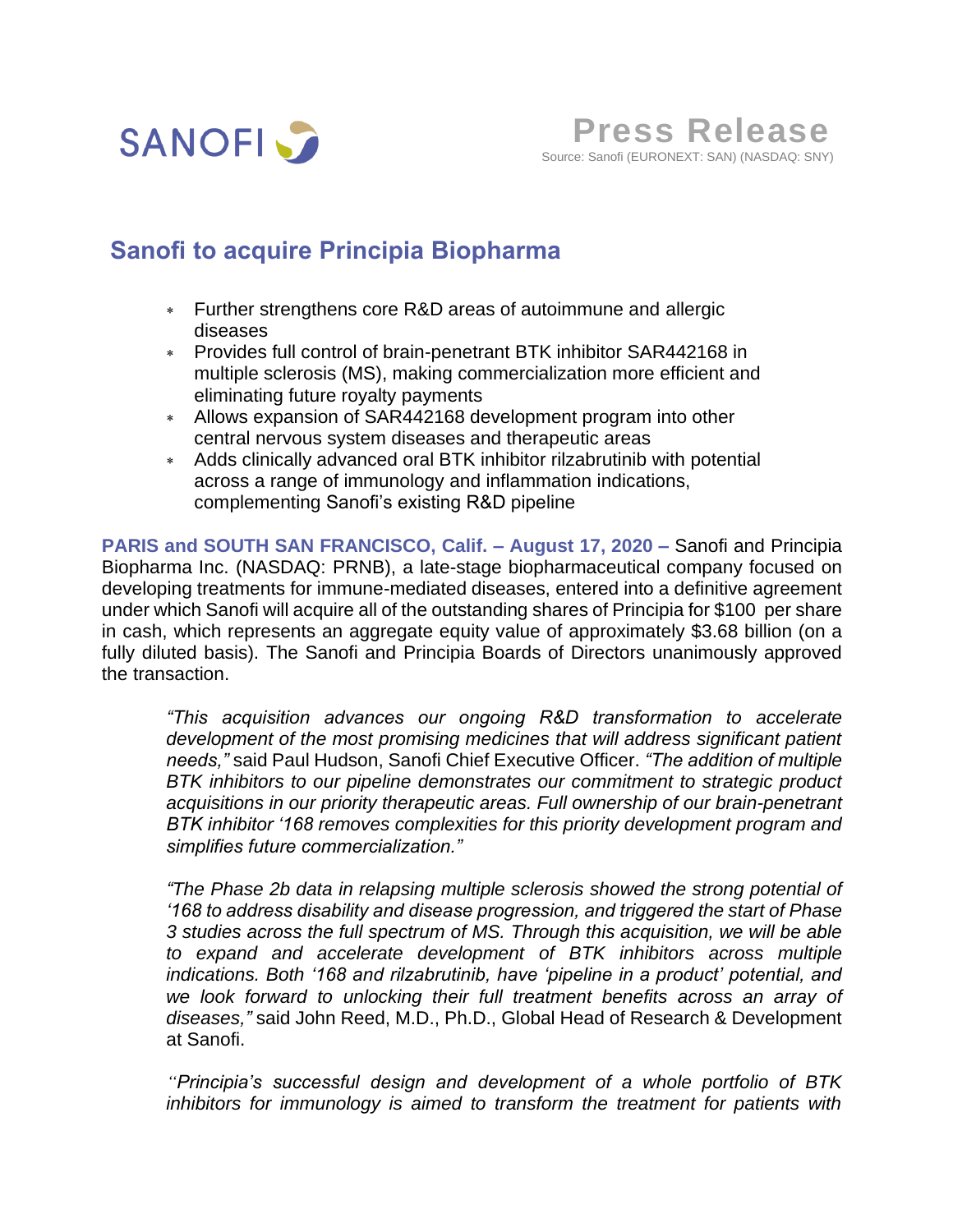*immune-mediated diseases. By combining with Sanofi, we will bring significant resources to expand and accelerate the potential benefits of these therapies. The benefit of developing several BTK inhibitors will allow us to target specific organ systems for optimal patient benefit. The merger will provide global resources to get these novel therapies to patients faster,"* said Martin Babler, President and CEO at Principia Biopharma.

Principia's Bruton tyrosine kinase (BTK) inhibitors add to Sanofi's efforts to accelerate and build a portfolio of the next generation of transformative treatments for autoimmune diseases. BTK is present in the signaling pathways of key innate and adaptive cell types of the immune system. Being able to block or disrupt these signaling processes can help in stopping inflammation and tissue destruction related to autoimmune diseases and target some of the underlying pathophysiology.

- **BTK inhibitor '168**: In a Phase 2b study in patients with multiple sclerosis, '168 reduced Gd-enhancing T1 hyperintense lesions by 85% compared to placebo. In June, Sanofi announced the first multiple sclerosis patient was enrolled in the Phase 3 program for the BTK inhibitor, comprising four pivotal clinical trials across the disease spectrum. The Principia acquisition will provide an opportunity to expand the development program to evaluate indications beyond central nervous system diseases.
- **Rilzabrutinib**: This oral BTK inhibitor is currently being evaluated in a Phase 3 program for patients with moderate to severe pemphigus, a rare, debilitating autoimmune disease that causes blistering of the skin and mucous membranes. A Phase 3 program for immune thrombocytopenia, a disease that causes high risk for bleeding events, is expected to be initiated by the end of 2020, assuming no COVID-19 related impact. The company also has an ongoing Phase 2 program for IgG4-related diseases, which is driven by chronic inflammation, immune cell infiltration, and fibrosis within organs that can lead to severe morbidity.
- **PRN473 Topical**: This BTK inhibitor is a topical agent currently in Phase 1 trials and is being developed for immune-mediated diseases that could benefit from localized application to the skin.

The Principia BTK inhibitor franchise is based on its proprietary Tailored Covalency® platform that has generated potential best-in-class clinical candidates. The platform allows the design of both reversible covalent and irreversible covalent small molecule inhibitors that are more selective with less off-target effects. The optimized target residence time has potential to deliver a desired efficacy with a stronger safety profile.

In 2017, Sanofi formed a collaboration with Principia under which Principia granted Sanofi an exclusive, worldwide license to develop and commercialize BTK inhibitor '168 in multiple sclerosis and other central nervous system diseases.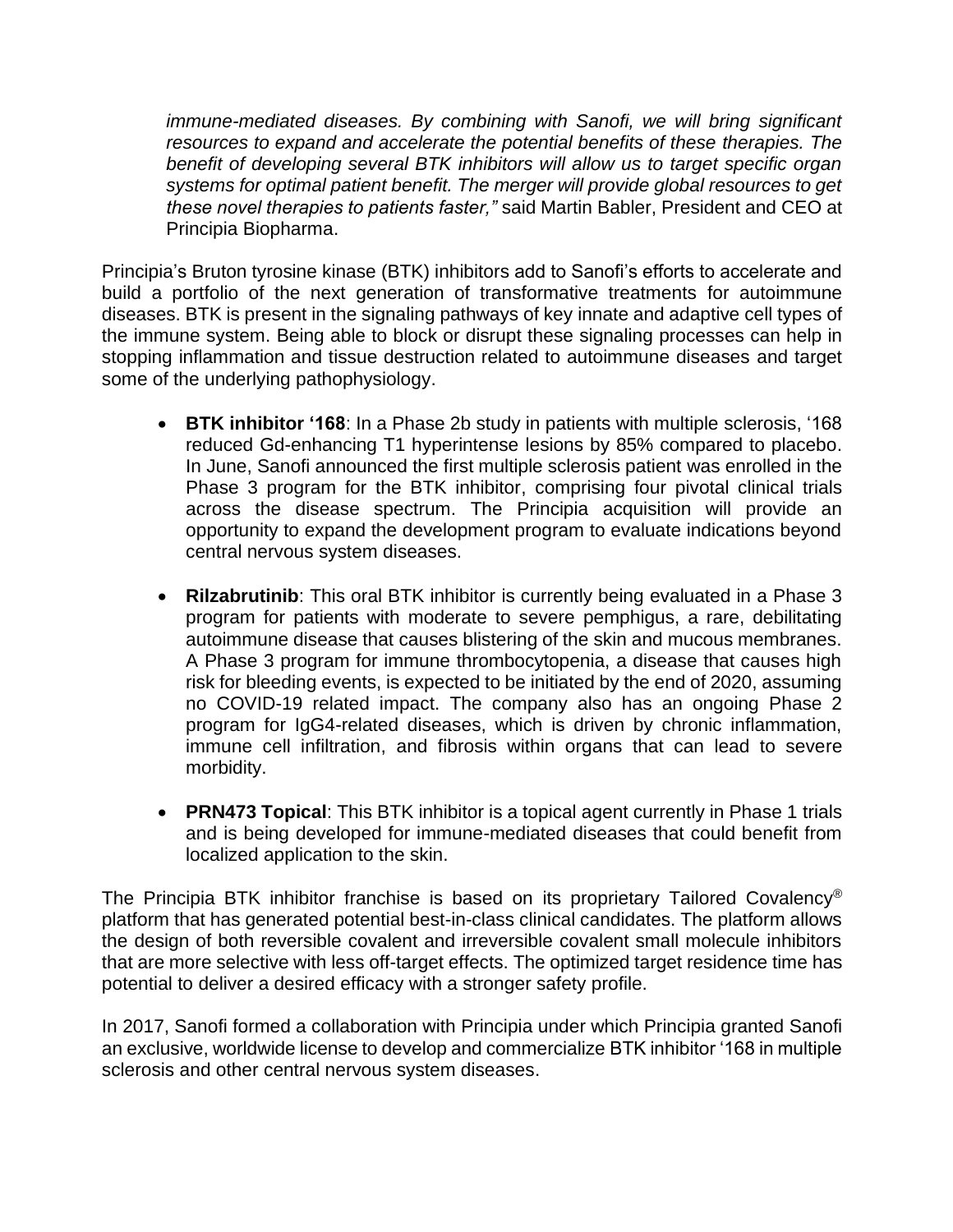## **Transaction Terms**

Under the terms of the merger agreement, Sanofi will commence a cash tender offer to acquire all outstanding shares of Principia common stock for \$100 per share in cash for a total enterprise value of approximately \$3.36 billion.

The consummation of the tender offer is subject to customary closing conditions, including the tender of at least a majority of the outstanding shares of Principia common stock, the expiration or termination of the waiting period under the Hart-Scott-Rodino Antitrust Improvements Act of 1976, and other customary conditions. Following the successful completion of the tender offer, a wholly owned subsidiary of Sanofi will merge with Principia and the outstanding Principia shares not tendered in the tender offer will be converted into the right to receive the same \$100 per share in cash paid in the tender offer. The tender offer is expected to commence later this month. Sanofi plans to finance the transaction with cash on hand. Subject to the satisfaction or waiver of customary closing conditions, Sanofi expects to complete the acquisition in the fourth quarter of 2020.

Evercore is acting as financial advisor to Sanofi and Weil, Gotshal & Manges LLP is acting as its legal counsel. Centerview Partners LLC and BofA Securities are acting as financial advisors to Principia and Cooley LLP is acting as its legal counsel.

### **Investor Relations Call**

Sanofi will host an audio webcast live and conference call at 3:00 pm CET / 9:00 am ET on Monday, August 17, 2020. The webcast, conference call details, and full presentation will be made available on Sanofi's Investor Relations webpage.

#### **About Principia Biopharma**

Principia is a late-stage biopharmaceutical company dedicated to bringing transformative therapies to patients with significant unmet medical needs in immune-mediated diseases. Through Principia's proprietary Tailored Covalency® platform, our strategy is to build and advance a pipeline of best-in-class drug candidates with significant therapeutic benefits, limit unintended side effects, improve quality of life and over time modify the course of disease. This highly reproducible approach enables the company to pursue multiple programs efficiently, having discovered three drug candidates. Rilzabrutinib, a reversible covalent BTK inhibitor, is being evaluated in a global Phase 3 clinical trial in participants with pemphigus, a Phase 1/2 clinical trial in participants with immune thrombocytopenia (ITP), and the company plans to initiate a Phase 2 clinical trial in participants with IgG4-Related Diseases and a Phase 3 trial in ITP. PRN2246/SAR442168 is a covalent BTK inhibitor which crosses the blood-brain barrier and is licensed to Sanofi. Sanofi has announced that SAR442168 will be evaluated in four Phase 3 clinical trials in participants with relapsing and progressive forms of multiple sclerosis. PRN473 Topical, a topical reversible covalent BTK inhibitor designed for immunemediated diseases that could benefit from localized application to the skin, is being evaluated in Phase 1 trials. For more information, please visit www.principiabio.com.

#### **About Sanofi**

Sanofi is dedicated to supporting people through their health challenges. We are a global biopharmaceutical company focused on human health. We prevent illness with vaccines, provide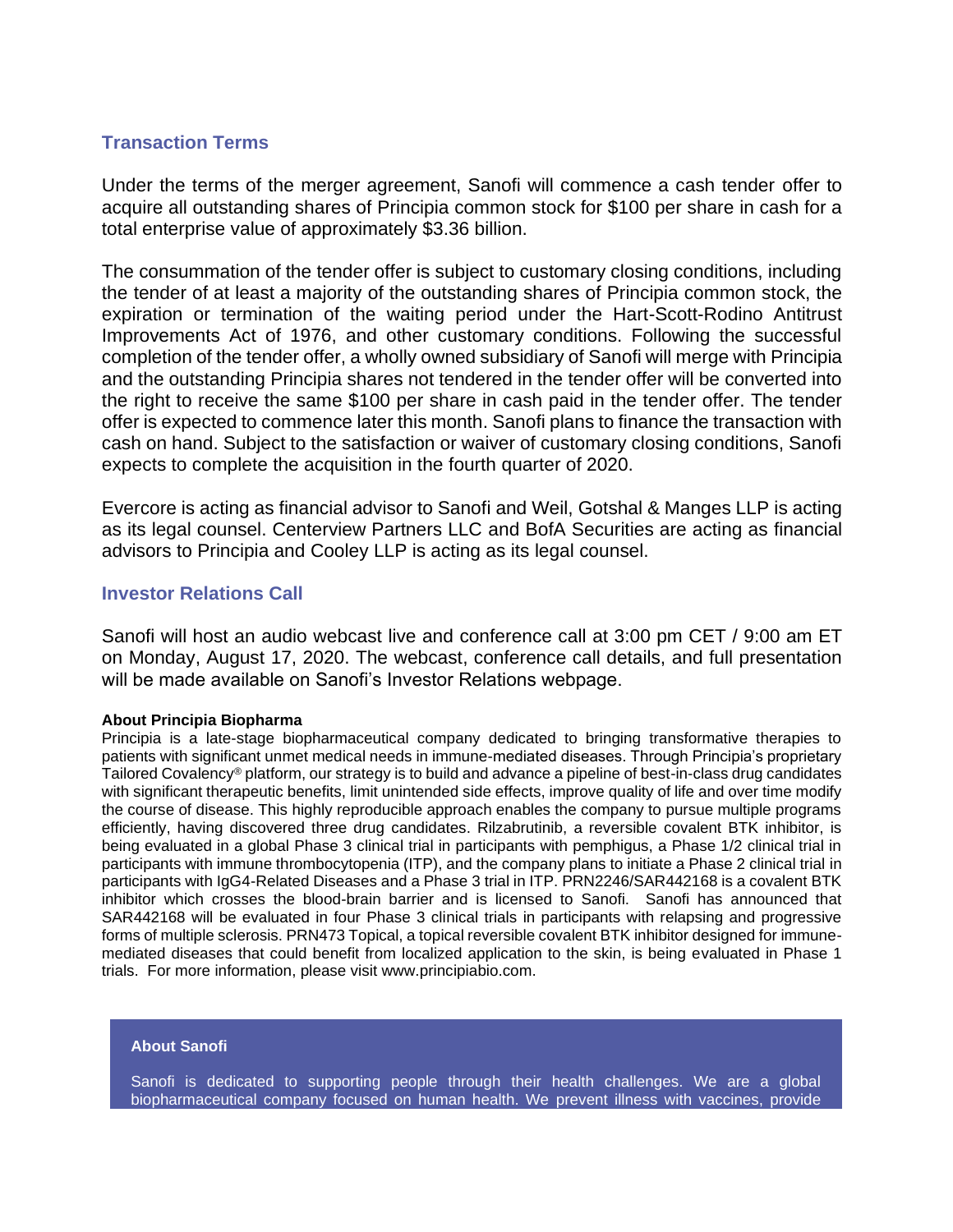innovative treatments to fight pain and ease suffering. We stand by the few who suffer from rare diseases and the millions with long-term chronic conditions.

With more than 100,000 people in 100 countries, Sanofi is transforming scientific innovation into healthcare solutions around the globe.

Sanofi, Empowering Life

**Sanofi Media Relations Contact** Ashleigh Koss Tel.: +1 908 205 2572 [Ashleigh.Koss@sanofi.com](mailto:Ashleigh.Koss@sanofi.com)

Nicolas Kressmann Tel: +1 732 532 5318 Nicolas.Kressmann@sanofi.com

**Sanofi Investor Relations Contacts Paris** Eva Schaefer-Jansen Arnaud Delepine Yvonne Naughton

**Sanofi Investor Relations Contacts North America** Felix Lauscher Fara Berkowitz Suzanne Greco

IR main line: Tel.: +33 (0)1 53 77 45 45 [ir@sanofi.com](mailto:ir@sanofi.com)

**Principia Media Relations Contact** Paul Laland, VP of Corporate **Communications** Tel: +1 415 519-6610 [paul.laland@principiabio.com](mailto:paul.laland@principiabio.com)

**Principia Investor Relations Contact** Christopher Chai, CFO ir@principiabio.com

*Sanofi and Principia Forward-Looking Statements*

*This communication contains forward-looking statements. Forward-looking statements are statements that are not historical facts and may include projections and estimates and their underlying assumptions, statements regarding plans, objectives, intentions and expectations with respect to future financial results, events, operations, services, product development and potential, and statements regarding future performance. Forward-looking statements are generally identified by the words "expects", "anticipates", "believes", "intends", "estimates", "plans", "will be" and similar expressions. Although Sanofi's and Principia 's management each believes that the expectations reflected in such forwardlooking statements are reasonable, investors are cautioned that forward-looking information and statements are subject to various risks and uncertainties, many of which are difficult to predict and generally beyond the control of Sanofi and Principia, that could cause actual results and developments to differ materially from those expressed in, or implied or projected by, the forward-looking information and statements. These risks and uncertainties include among other things, risks related to Sanofi's and Principia's ability to complete the acquisition on the proposed terms or on the proposed timeline, including the receipt of required regulatory approvals, the possibility that competing offers will be made, other risks associated with executing business combination transactions, such as the risk that the businesses will not be integrated successfully, that such integration may be more difficult, timeconsuming or costly than expected or that the expected benefits of the acquisition will not be realized, risks related to future opportunities and plans for the combined company, including uncertainty of the expected financial performance and results of the combined company following completion of the proposed acquisition, disruption from the proposed acquisition making it more difficult to conduct business as usual or to maintain relationships with customers, employees, manufacturers, suppliers or patient groups, and the possibility that, if the combined company does not achieve the perceived benefits of the proposed acquisition as rapidly or to the extent anticipated by financial analysts or*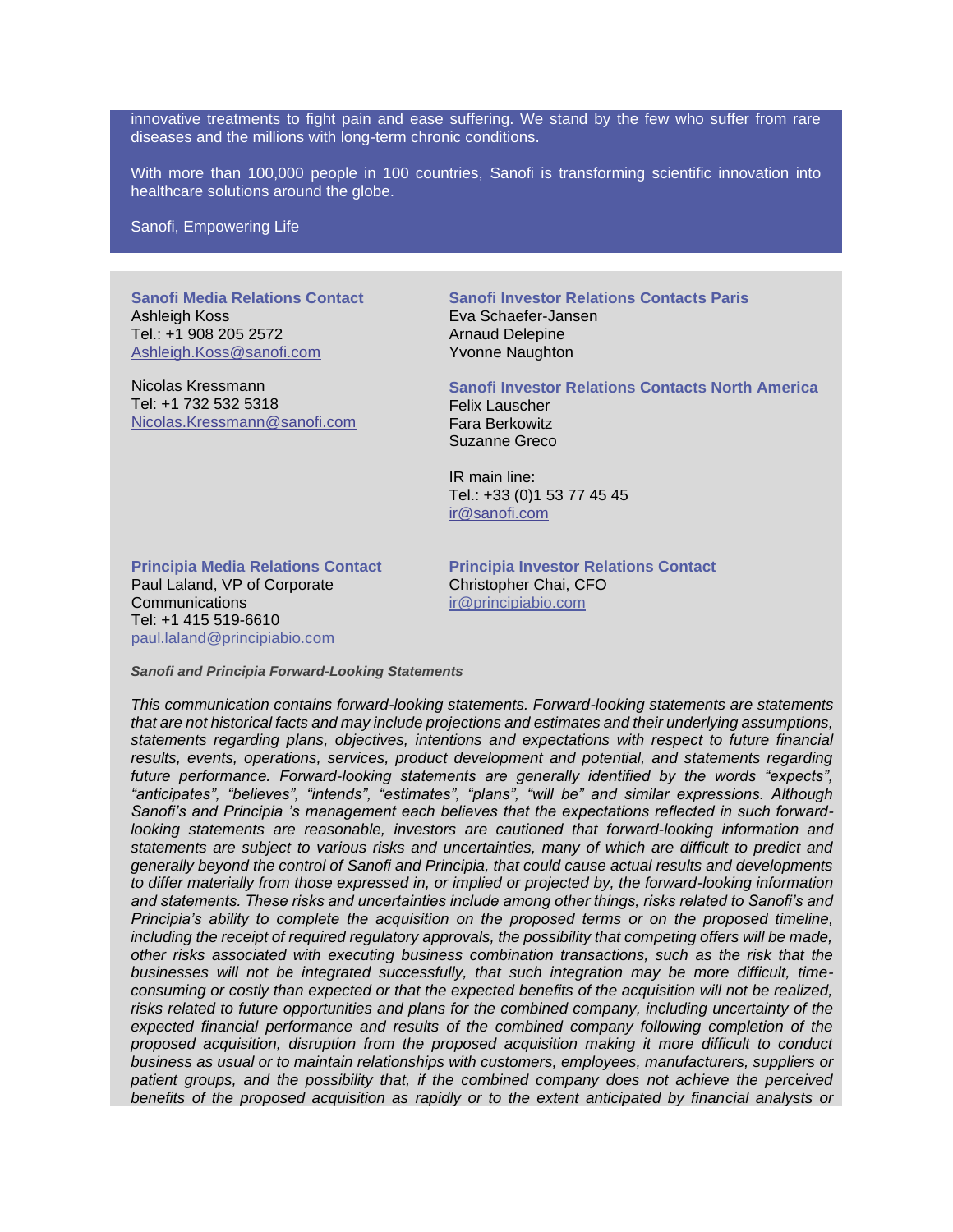*investors, the market price of Sanofi's shares could decline, as well as other risks related Sanofi's and Principia's respective businesses, including the ability to grow sales and revenues from existing products and to develop, commercialize or market new products, competition, including potential generic competition, the uncertainties inherent in research and development, including future clinical data and analysis, regulatory obligations and oversight by regulatory authorities, such as the FDA or the EMA, including decisions of such authorities regarding whether and when to approve any drug, device or biological application that may be filed for any product candidates as well as decisions regarding labelling and other matters that could affect the availability or commercial potential of any product candidates, the absence of a guarantee that any product candidates, if approved, will be commercially successful, the future approval and commercial success of therapeutic alternatives, Sanofi's ability to benefit from external growth opportunities and to complete related transactions and/or obtain regulatory clearances, risks associated with Sanofi's and Principia's intellectual property and any related pending or future litigation and the ultimate outcome of such litigation, trends in exchange rates and prevailing interest rates, volatile economic and market conditions, cost containment initiatives and subsequent changes thereto, and the impact that COVID-19 will have on Sanofi and Principia and their respective customers, suppliers, vendors, and other business partners, and the financial condition of any one of them, as well as on Sanofi's and Principia's employees and on the global economy as a whole. Any material effect of COVID-19 on any of the foregoing could also adversely impact Sanofi and Principia. This situation is changing rapidly and additional impacts may arise of which Sanofi and Principia are not currently aware and may exacerbate other previously identified risks. While the list of factors presented here is representative, no list should be considered a statement of all potential risks, uncertainties or assumptions that could have a material adverse effect on companies' consolidated financial condition or results of operations. The foregoing factors should be read in conjunction with the risks and cautionary statements discussed or identified in the public filings with the U.S. Securities and Exchange Commission (the "SEC") and the AMF made by Sanofi, including those listed under "Risk Factors" and "Cautionary Statement Regarding Forward-Looking Statements" in Sanofi's annual report on Form 20-F for the year ended December 31, 2019, and the current reports on Form 8-K, quarterly reports on Form 10-Q and annual reports on Form 10-K filed by Principia with the SEC. The forwardlooking statements speak only as of the date hereof and, other than as required by applicable law, Sanofi and Principia do not undertake any obligation to update or revise any forward-looking information or statements.*

#### **Additional Information for US shareholders**

*The tender offer for the outstanding shares of Principia common stock referenced in this press release has not yet commenced. This press release is for informational purposes only and is neither an offer to purchase nor a solicitation of an offer to sell securities, nor is it a substitute for the tender offer materials that Sanofi and its acquisition subsidiary will file with the SEC, upon the commencement of the tender offer. At the time the tender offer is commenced, Sanofi and its acquisition subsidiary will file a tender offer statement on Schedule TO and thereafter Principia will file a Solicitation/Recommendation Statement on Schedule 14D-9 with the SEC with respect to the tender offer. THE TENDER OFFER MATERIALS (INCLUDING AN OFFER TO PURCHASE, A RELATED LETTER OF TRANSMITTAL AND CERTAIN OTHER TENDER OFFER DOCUMENTS) AND THE SOLICITATION/RECOMMENDATION STATEMENT ON SCHEDULE 14D-9 WILL CONTAIN IMPORTANT INFORMATION. PRINCIPIASTOCKHOLDERS ARE URGED TO READ THESE DOCUMENTS CAREFULLY WHEN THEY BECOME AVAILABLE (AS EACH MAY BE AMENDED OR*  SUPPLEMENTED FROM TIME TO TIME) BECAUSE THEY WILL CONTAIN IMPORTANT *INFORMATION THAT HOLDERS OF PRINCIPIA SECURITIES SHOULD CONSIDER BEFORE MAKING ANY DECISION REGARDING TENDERING THEIR SECURITIES. The Offer to Purchase, the related Letter of Transmittal and certain other tender offer documents, as well as the Solicitation/Recommendation Statement, will be made available to all holders of Principia stock at no expense to them. The tender offer materials and the Solicitation/Recommendation Statement will be made available for free at the SEC's website at www.sec.gov. Additional copies may be obtained for free by contacting Sanofi or Principia. Copies of the documents filed with the SEC by Principia will be available free of charge on Principia's internet website at https://ir.principiabio.com or by contacting Principia's Investor Relations Department at ir@principiabio.com. Copies of the documents filed with*